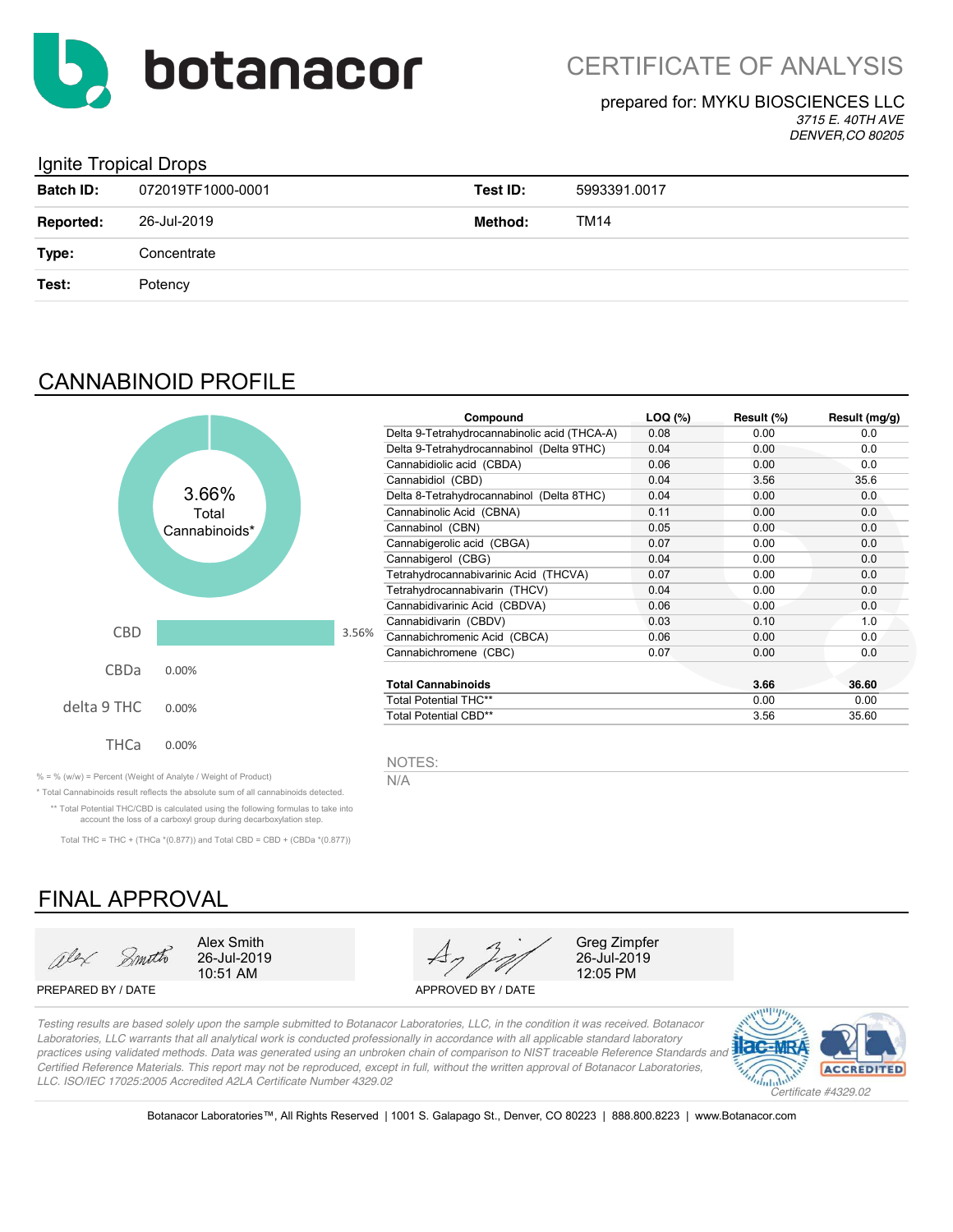

Innovatical Laboratories, LLC. 5555 Brooks St Montclair, CA 91763 Tel 909-230 6210<br>Fax 909-230 6211 www.iLab-US.com

CoA# 19071805 **CoA Date** 08/02/2019 Final **CoA Status** 

## **CERTIFICATE OF ANALYSIS**

| <b>Customer</b>    | <b>MYKU Biosciences LLC</b><br>3715 E 40th Ave.<br>Denver CO 80205 | <b>Date Received</b> | 7/30/2019   |
|--------------------|--------------------------------------------------------------------|----------------------|-------------|
| <b>Address</b>     |                                                                    | Condition            | Good        |
|                    |                                                                    | Temp                 | Ambient     |
| <b>Sample Name</b> | Ignite Tropical Drops                                              | PO#                  |             |
|                    | Sample Lot # 072019TF1000 0001                                     | <b>Remarks</b>       | <b>RUSH</b> |

| Pesticides<br><b>DDT</b><br>N/A<br>$<$ 0.500 ppm<br>GC-MS<br>07/30/2019<br>N/A<br>Alachlor<br><0.500 ppm<br>GC-MS<br>as above<br>Aldin<br>N/A<br>$< 0.025$ ppm<br>GC-MS<br>as above<br>N/A<br>Azinphos-ethyl<br>$<$ 3.000 ppm<br>GC-MS<br>as above<br>N/A<br>Azinphos-methyl<br>$<$ 0.500 ppm<br>GC-MS<br>as above<br>Bromophos-ethyl<br>N/A<br>$< 0.050$ ppm<br>GC-MS<br>as above<br>N/A<br>Bromophos-methyl<br><0.500 ppm<br>GC-MS<br>as above<br>N/A<br><2.000 ppm<br>Brompropylate<br>GC-MS<br>as above<br>N/A<br>Chlordane<br>$< 0.025$ ppm<br>GC-MS<br>as above<br>Chlorfenvinphos<br>N/A<br><0.500 ppm<br>GC-MS<br>as above<br>Chlorpyrifos<br>N/A<br><0.150 ppm<br>GC-MS<br>as above<br>N/A<br>Chlorpyrifos-methyl<br><2.000 ppm<br>GC-MS<br>as above<br>N/A<br>Chlorthal-dimethyl<br><1.000 ppm<br>GC-MS<br>as above<br>N/A<br>Cyfluthrin<br><0.100 ppm<br>GC-MS<br>as above<br>N/A<br>Cyhalothrin-Lambda<br>$< 0.150$ ppm<br>GC-MS<br>as above<br>N/A<br>Cypermethrin<br>$<$ 0.150 ppm<br>GC-MS<br>as above<br>N/A<br>Deltamethrin<br><0.500 ppm<br>GC-MS<br>as above<br>N/A<br>Diazinon<br><2.000 ppm<br>GC-MS<br>as above<br>N/A<br>Dichlofluanid<br>$<$ 1.000 ppm<br>GC-MS<br>as above<br>N/A<br>Dichlorvos<br><0.050 ppm<br>GC-MS<br>as above<br>N/A<br>Dicofol<br><0.500 ppm<br>GC-MS<br>as above<br>Dieldrin<br>N/A<br>$< 0.025$ ppm<br>GC-MS<br>as above<br>N/A<br>Dimethoate<br><1.000 ppm<br>GC-MS<br>as above<br>N/A<br>Endosulfan<br>$<$ 0.250 ppm<br>GC-MS<br>as above<br>N/A<br>Endrin<br><0.025 ppm<br>GC-MS<br>as above<br>N/A<br>Ethion<br>GC-MS<br><0.500 ppm<br>as above<br>N/A<br>Etrimphos<br>$< 0.250$ ppm<br>GC-MS<br>as above<br>N/A<br>Fenchlorophos<br><0.500 ppm<br>GC-MS<br>as above<br>N/A<br>$<$ 1.000 ppm<br>Fenitrothion<br>GC-MS<br>as above<br>N/A<br><0.050 ppm<br>Fenpropathrin<br>GC-MS<br>as above<br>N/A<br>Fensulfothion<br><0.500 ppm<br>GC-MS<br>as above<br>N/A<br>Fenthion<br><0.250 ppm<br>GC-MS<br>as above<br>N/A<br>Fenvalerate<br><0.010 ppm<br>GC-MS<br>as above<br>N/A<br><0.100 ppm<br>Flucytrinate<br>GC-MS<br>as above<br>N/A<br>$<$ 0.250 ppm<br>GC-MS<br>Fluvalinate-Tau<br>as above<br>N/A<br>$<$ 0.150 ppm<br>GC-MS<br>Fonofos<br>as above<br>N/A<br>Heptachlor<br>$< 0.075$ ppm<br>GC-MS<br>as above<br>N/A<br>Hexachlorbenzene<br>GC-MS<br><0.100 ppm<br>as above | <b>Analysis</b> | <b>Specification</b> | <b>Test Result</b> | <b>Test Method</b> | <b>Test Date</b> |
|----------------------------------------------------------------------------------------------------------------------------------------------------------------------------------------------------------------------------------------------------------------------------------------------------------------------------------------------------------------------------------------------------------------------------------------------------------------------------------------------------------------------------------------------------------------------------------------------------------------------------------------------------------------------------------------------------------------------------------------------------------------------------------------------------------------------------------------------------------------------------------------------------------------------------------------------------------------------------------------------------------------------------------------------------------------------------------------------------------------------------------------------------------------------------------------------------------------------------------------------------------------------------------------------------------------------------------------------------------------------------------------------------------------------------------------------------------------------------------------------------------------------------------------------------------------------------------------------------------------------------------------------------------------------------------------------------------------------------------------------------------------------------------------------------------------------------------------------------------------------------------------------------------------------------------------------------------------------------------------------------------------------------------------------------------------------------------------------------------------------------------------------------------------------------------------------------------------------------------------------------------------------------------------------------------------------------------------|-----------------|----------------------|--------------------|--------------------|------------------|
|                                                                                                                                                                                                                                                                                                                                                                                                                                                                                                                                                                                                                                                                                                                                                                                                                                                                                                                                                                                                                                                                                                                                                                                                                                                                                                                                                                                                                                                                                                                                                                                                                                                                                                                                                                                                                                                                                                                                                                                                                                                                                                                                                                                                                                                                                                                                        |                 |                      |                    |                    |                  |
|                                                                                                                                                                                                                                                                                                                                                                                                                                                                                                                                                                                                                                                                                                                                                                                                                                                                                                                                                                                                                                                                                                                                                                                                                                                                                                                                                                                                                                                                                                                                                                                                                                                                                                                                                                                                                                                                                                                                                                                                                                                                                                                                                                                                                                                                                                                                        |                 |                      |                    |                    |                  |
|                                                                                                                                                                                                                                                                                                                                                                                                                                                                                                                                                                                                                                                                                                                                                                                                                                                                                                                                                                                                                                                                                                                                                                                                                                                                                                                                                                                                                                                                                                                                                                                                                                                                                                                                                                                                                                                                                                                                                                                                                                                                                                                                                                                                                                                                                                                                        |                 |                      |                    |                    |                  |
|                                                                                                                                                                                                                                                                                                                                                                                                                                                                                                                                                                                                                                                                                                                                                                                                                                                                                                                                                                                                                                                                                                                                                                                                                                                                                                                                                                                                                                                                                                                                                                                                                                                                                                                                                                                                                                                                                                                                                                                                                                                                                                                                                                                                                                                                                                                                        |                 |                      |                    |                    |                  |
|                                                                                                                                                                                                                                                                                                                                                                                                                                                                                                                                                                                                                                                                                                                                                                                                                                                                                                                                                                                                                                                                                                                                                                                                                                                                                                                                                                                                                                                                                                                                                                                                                                                                                                                                                                                                                                                                                                                                                                                                                                                                                                                                                                                                                                                                                                                                        |                 |                      |                    |                    |                  |
|                                                                                                                                                                                                                                                                                                                                                                                                                                                                                                                                                                                                                                                                                                                                                                                                                                                                                                                                                                                                                                                                                                                                                                                                                                                                                                                                                                                                                                                                                                                                                                                                                                                                                                                                                                                                                                                                                                                                                                                                                                                                                                                                                                                                                                                                                                                                        |                 |                      |                    |                    |                  |
|                                                                                                                                                                                                                                                                                                                                                                                                                                                                                                                                                                                                                                                                                                                                                                                                                                                                                                                                                                                                                                                                                                                                                                                                                                                                                                                                                                                                                                                                                                                                                                                                                                                                                                                                                                                                                                                                                                                                                                                                                                                                                                                                                                                                                                                                                                                                        |                 |                      |                    |                    |                  |
|                                                                                                                                                                                                                                                                                                                                                                                                                                                                                                                                                                                                                                                                                                                                                                                                                                                                                                                                                                                                                                                                                                                                                                                                                                                                                                                                                                                                                                                                                                                                                                                                                                                                                                                                                                                                                                                                                                                                                                                                                                                                                                                                                                                                                                                                                                                                        |                 |                      |                    |                    |                  |
|                                                                                                                                                                                                                                                                                                                                                                                                                                                                                                                                                                                                                                                                                                                                                                                                                                                                                                                                                                                                                                                                                                                                                                                                                                                                                                                                                                                                                                                                                                                                                                                                                                                                                                                                                                                                                                                                                                                                                                                                                                                                                                                                                                                                                                                                                                                                        |                 |                      |                    |                    |                  |
|                                                                                                                                                                                                                                                                                                                                                                                                                                                                                                                                                                                                                                                                                                                                                                                                                                                                                                                                                                                                                                                                                                                                                                                                                                                                                                                                                                                                                                                                                                                                                                                                                                                                                                                                                                                                                                                                                                                                                                                                                                                                                                                                                                                                                                                                                                                                        |                 |                      |                    |                    |                  |
|                                                                                                                                                                                                                                                                                                                                                                                                                                                                                                                                                                                                                                                                                                                                                                                                                                                                                                                                                                                                                                                                                                                                                                                                                                                                                                                                                                                                                                                                                                                                                                                                                                                                                                                                                                                                                                                                                                                                                                                                                                                                                                                                                                                                                                                                                                                                        |                 |                      |                    |                    |                  |
|                                                                                                                                                                                                                                                                                                                                                                                                                                                                                                                                                                                                                                                                                                                                                                                                                                                                                                                                                                                                                                                                                                                                                                                                                                                                                                                                                                                                                                                                                                                                                                                                                                                                                                                                                                                                                                                                                                                                                                                                                                                                                                                                                                                                                                                                                                                                        |                 |                      |                    |                    |                  |
|                                                                                                                                                                                                                                                                                                                                                                                                                                                                                                                                                                                                                                                                                                                                                                                                                                                                                                                                                                                                                                                                                                                                                                                                                                                                                                                                                                                                                                                                                                                                                                                                                                                                                                                                                                                                                                                                                                                                                                                                                                                                                                                                                                                                                                                                                                                                        |                 |                      |                    |                    |                  |
|                                                                                                                                                                                                                                                                                                                                                                                                                                                                                                                                                                                                                                                                                                                                                                                                                                                                                                                                                                                                                                                                                                                                                                                                                                                                                                                                                                                                                                                                                                                                                                                                                                                                                                                                                                                                                                                                                                                                                                                                                                                                                                                                                                                                                                                                                                                                        |                 |                      |                    |                    |                  |
|                                                                                                                                                                                                                                                                                                                                                                                                                                                                                                                                                                                                                                                                                                                                                                                                                                                                                                                                                                                                                                                                                                                                                                                                                                                                                                                                                                                                                                                                                                                                                                                                                                                                                                                                                                                                                                                                                                                                                                                                                                                                                                                                                                                                                                                                                                                                        |                 |                      |                    |                    |                  |
|                                                                                                                                                                                                                                                                                                                                                                                                                                                                                                                                                                                                                                                                                                                                                                                                                                                                                                                                                                                                                                                                                                                                                                                                                                                                                                                                                                                                                                                                                                                                                                                                                                                                                                                                                                                                                                                                                                                                                                                                                                                                                                                                                                                                                                                                                                                                        |                 |                      |                    |                    |                  |
|                                                                                                                                                                                                                                                                                                                                                                                                                                                                                                                                                                                                                                                                                                                                                                                                                                                                                                                                                                                                                                                                                                                                                                                                                                                                                                                                                                                                                                                                                                                                                                                                                                                                                                                                                                                                                                                                                                                                                                                                                                                                                                                                                                                                                                                                                                                                        |                 |                      |                    |                    |                  |
|                                                                                                                                                                                                                                                                                                                                                                                                                                                                                                                                                                                                                                                                                                                                                                                                                                                                                                                                                                                                                                                                                                                                                                                                                                                                                                                                                                                                                                                                                                                                                                                                                                                                                                                                                                                                                                                                                                                                                                                                                                                                                                                                                                                                                                                                                                                                        |                 |                      |                    |                    |                  |
|                                                                                                                                                                                                                                                                                                                                                                                                                                                                                                                                                                                                                                                                                                                                                                                                                                                                                                                                                                                                                                                                                                                                                                                                                                                                                                                                                                                                                                                                                                                                                                                                                                                                                                                                                                                                                                                                                                                                                                                                                                                                                                                                                                                                                                                                                                                                        |                 |                      |                    |                    |                  |
|                                                                                                                                                                                                                                                                                                                                                                                                                                                                                                                                                                                                                                                                                                                                                                                                                                                                                                                                                                                                                                                                                                                                                                                                                                                                                                                                                                                                                                                                                                                                                                                                                                                                                                                                                                                                                                                                                                                                                                                                                                                                                                                                                                                                                                                                                                                                        |                 |                      |                    |                    |                  |
|                                                                                                                                                                                                                                                                                                                                                                                                                                                                                                                                                                                                                                                                                                                                                                                                                                                                                                                                                                                                                                                                                                                                                                                                                                                                                                                                                                                                                                                                                                                                                                                                                                                                                                                                                                                                                                                                                                                                                                                                                                                                                                                                                                                                                                                                                                                                        |                 |                      |                    |                    |                  |
|                                                                                                                                                                                                                                                                                                                                                                                                                                                                                                                                                                                                                                                                                                                                                                                                                                                                                                                                                                                                                                                                                                                                                                                                                                                                                                                                                                                                                                                                                                                                                                                                                                                                                                                                                                                                                                                                                                                                                                                                                                                                                                                                                                                                                                                                                                                                        |                 |                      |                    |                    |                  |
|                                                                                                                                                                                                                                                                                                                                                                                                                                                                                                                                                                                                                                                                                                                                                                                                                                                                                                                                                                                                                                                                                                                                                                                                                                                                                                                                                                                                                                                                                                                                                                                                                                                                                                                                                                                                                                                                                                                                                                                                                                                                                                                                                                                                                                                                                                                                        |                 |                      |                    |                    |                  |
|                                                                                                                                                                                                                                                                                                                                                                                                                                                                                                                                                                                                                                                                                                                                                                                                                                                                                                                                                                                                                                                                                                                                                                                                                                                                                                                                                                                                                                                                                                                                                                                                                                                                                                                                                                                                                                                                                                                                                                                                                                                                                                                                                                                                                                                                                                                                        |                 |                      |                    |                    |                  |
|                                                                                                                                                                                                                                                                                                                                                                                                                                                                                                                                                                                                                                                                                                                                                                                                                                                                                                                                                                                                                                                                                                                                                                                                                                                                                                                                                                                                                                                                                                                                                                                                                                                                                                                                                                                                                                                                                                                                                                                                                                                                                                                                                                                                                                                                                                                                        |                 |                      |                    |                    |                  |
|                                                                                                                                                                                                                                                                                                                                                                                                                                                                                                                                                                                                                                                                                                                                                                                                                                                                                                                                                                                                                                                                                                                                                                                                                                                                                                                                                                                                                                                                                                                                                                                                                                                                                                                                                                                                                                                                                                                                                                                                                                                                                                                                                                                                                                                                                                                                        |                 |                      |                    |                    |                  |
|                                                                                                                                                                                                                                                                                                                                                                                                                                                                                                                                                                                                                                                                                                                                                                                                                                                                                                                                                                                                                                                                                                                                                                                                                                                                                                                                                                                                                                                                                                                                                                                                                                                                                                                                                                                                                                                                                                                                                                                                                                                                                                                                                                                                                                                                                                                                        |                 |                      |                    |                    |                  |
|                                                                                                                                                                                                                                                                                                                                                                                                                                                                                                                                                                                                                                                                                                                                                                                                                                                                                                                                                                                                                                                                                                                                                                                                                                                                                                                                                                                                                                                                                                                                                                                                                                                                                                                                                                                                                                                                                                                                                                                                                                                                                                                                                                                                                                                                                                                                        |                 |                      |                    |                    |                  |
|                                                                                                                                                                                                                                                                                                                                                                                                                                                                                                                                                                                                                                                                                                                                                                                                                                                                                                                                                                                                                                                                                                                                                                                                                                                                                                                                                                                                                                                                                                                                                                                                                                                                                                                                                                                                                                                                                                                                                                                                                                                                                                                                                                                                                                                                                                                                        |                 |                      |                    |                    |                  |
|                                                                                                                                                                                                                                                                                                                                                                                                                                                                                                                                                                                                                                                                                                                                                                                                                                                                                                                                                                                                                                                                                                                                                                                                                                                                                                                                                                                                                                                                                                                                                                                                                                                                                                                                                                                                                                                                                                                                                                                                                                                                                                                                                                                                                                                                                                                                        |                 |                      |                    |                    |                  |
|                                                                                                                                                                                                                                                                                                                                                                                                                                                                                                                                                                                                                                                                                                                                                                                                                                                                                                                                                                                                                                                                                                                                                                                                                                                                                                                                                                                                                                                                                                                                                                                                                                                                                                                                                                                                                                                                                                                                                                                                                                                                                                                                                                                                                                                                                                                                        |                 |                      |                    |                    |                  |
|                                                                                                                                                                                                                                                                                                                                                                                                                                                                                                                                                                                                                                                                                                                                                                                                                                                                                                                                                                                                                                                                                                                                                                                                                                                                                                                                                                                                                                                                                                                                                                                                                                                                                                                                                                                                                                                                                                                                                                                                                                                                                                                                                                                                                                                                                                                                        |                 |                      |                    |                    |                  |
|                                                                                                                                                                                                                                                                                                                                                                                                                                                                                                                                                                                                                                                                                                                                                                                                                                                                                                                                                                                                                                                                                                                                                                                                                                                                                                                                                                                                                                                                                                                                                                                                                                                                                                                                                                                                                                                                                                                                                                                                                                                                                                                                                                                                                                                                                                                                        |                 |                      |                    |                    |                  |
|                                                                                                                                                                                                                                                                                                                                                                                                                                                                                                                                                                                                                                                                                                                                                                                                                                                                                                                                                                                                                                                                                                                                                                                                                                                                                                                                                                                                                                                                                                                                                                                                                                                                                                                                                                                                                                                                                                                                                                                                                                                                                                                                                                                                                                                                                                                                        |                 |                      |                    |                    |                  |
|                                                                                                                                                                                                                                                                                                                                                                                                                                                                                                                                                                                                                                                                                                                                                                                                                                                                                                                                                                                                                                                                                                                                                                                                                                                                                                                                                                                                                                                                                                                                                                                                                                                                                                                                                                                                                                                                                                                                                                                                                                                                                                                                                                                                                                                                                                                                        |                 |                      |                    |                    |                  |
|                                                                                                                                                                                                                                                                                                                                                                                                                                                                                                                                                                                                                                                                                                                                                                                                                                                                                                                                                                                                                                                                                                                                                                                                                                                                                                                                                                                                                                                                                                                                                                                                                                                                                                                                                                                                                                                                                                                                                                                                                                                                                                                                                                                                                                                                                                                                        |                 |                      |                    |                    |                  |
|                                                                                                                                                                                                                                                                                                                                                                                                                                                                                                                                                                                                                                                                                                                                                                                                                                                                                                                                                                                                                                                                                                                                                                                                                                                                                                                                                                                                                                                                                                                                                                                                                                                                                                                                                                                                                                                                                                                                                                                                                                                                                                                                                                                                                                                                                                                                        |                 |                      |                    |                    |                  |
|                                                                                                                                                                                                                                                                                                                                                                                                                                                                                                                                                                                                                                                                                                                                                                                                                                                                                                                                                                                                                                                                                                                                                                                                                                                                                                                                                                                                                                                                                                                                                                                                                                                                                                                                                                                                                                                                                                                                                                                                                                                                                                                                                                                                                                                                                                                                        |                 |                      |                    |                    |                  |
|                                                                                                                                                                                                                                                                                                                                                                                                                                                                                                                                                                                                                                                                                                                                                                                                                                                                                                                                                                                                                                                                                                                                                                                                                                                                                                                                                                                                                                                                                                                                                                                                                                                                                                                                                                                                                                                                                                                                                                                                                                                                                                                                                                                                                                                                                                                                        |                 |                      |                    |                    |                  |

Authorized by Hadi Habib, M.Sc. / Technical Deputy

These results apply only to the items tested. This certificate of analysis shall not be reproduced except in full without written consent of iLab. Estimation of uncertainty of measurement available upon request.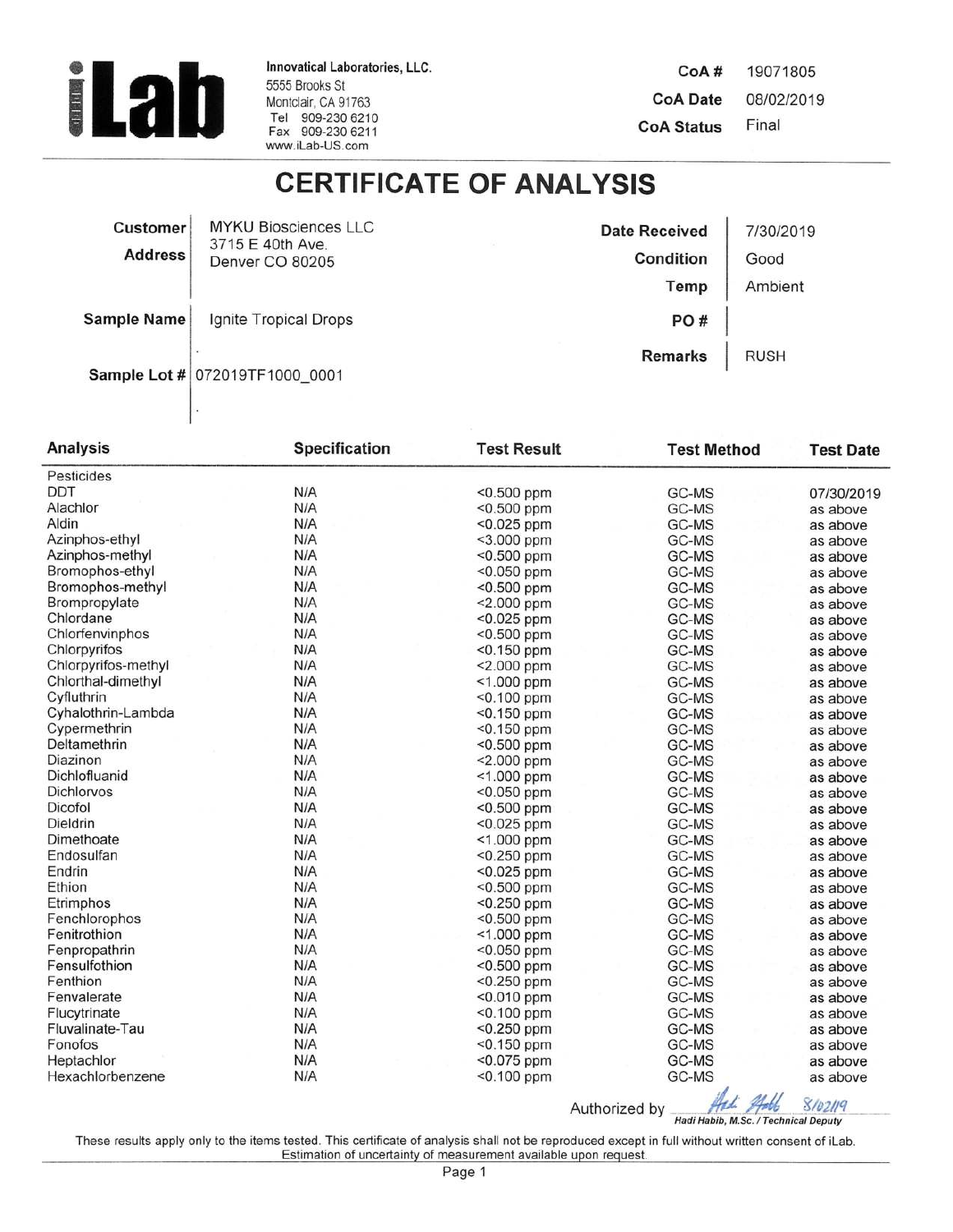

Innovatical Laboratories, LLC. 5555 Brooks St Montclair, CA 91763<br>Tel 909-230 6210 Fax 909-230 6211 www.iLab-US.com

CoA# 19071805 **CoA Date** 08/02/2019 Final **CoA Status** 

## **CERTIFICATE OF ANALYSIS**

| <b>Customer</b>    | <b>MYKU Biosciences LLC</b><br>3715 E 40th Ave. | <b>Date Received</b> | 7/30/2019   |
|--------------------|-------------------------------------------------|----------------------|-------------|
| <b>Address</b>     | Denver CO 80205                                 | Condition            | Good        |
|                    |                                                 | Temp                 | Ambient     |
| <b>Sample Name</b> | Ignite Tropical Drops                           | PO#                  |             |
|                    | Sample Lot # 072019TF1000 0001                  | <b>Remarks</b>       | <b>RUSH</b> |

| <b>Analysis</b>          | <b>Specification</b> | <b>Test Result</b> | <b>Test Method</b> | <b>Test Date</b> |
|--------------------------|----------------------|--------------------|--------------------|------------------|
| Hexachlorocyclohexane    | N/A                  | $<$ 0.025 ppm      | GC-MS              | as above         |
| Lindane                  | N/A                  | <0.250 ppm         | GC-MS              | as above         |
| Malaoxon                 | N/A                  | $< 0.100$ ppm      | GC-MS              | as above         |
| Malathion                | N/A                  | <0.250 ppm         | GC-MS              | as above         |
| Mecarbam                 | N/A                  | $< 0.500$ ppm      | GC-MS              | as above         |
| <b>Methacrifos</b>       | N/A                  | $< 0.025$ ppm      | GC-MS              | as above         |
| Methamidophos            | N/A                  | <0.005 ppm         | GC-MS              | as above         |
| Methidathion             | N/A                  | <0.100 ppm         | GC-MS              | as above         |
| Methoxychlor             | N/A                  | $< 2.000$ ppm      | GC-MS              | as above         |
| Parathion-ethyl          | N/A                  | <1.000 ppm         | GC-MS              | as above         |
| Mirex                    | N/A                  | $<$ 1.000 ppm      | GC-MS              | as above         |
| Monocrotophos            | N/A                  | $< 0.050$ ppm      | GC-MS              | as above         |
| Omethoate                | N/A                  | <0.500 ppm         | GC-MS              | as above         |
| Paraoxon-ethyl           | N/A                  | $< 0.025$ ppm      | GC-MS              | as above         |
| Paraoxon                 | N/A                  | $< 2.000$ ppm      | GC-MS              | as above         |
| Parathion-methyl         | N/A                  | <1.000 ppm         | GC-MS              | as above         |
| Pendimethalin            | N/A                  | <1.000 ppm         | GC-MS              | as above         |
| Pentachloroanisole       | N/A                  | $< 0.025$ ppm      | GC-MS              | as above         |
| Permethrin               | N/A                  | <0.025 ppm         | GC-MS              | as above         |
| Phosalone                | N/A                  | $< 2.000$ ppm      | GC-MS              | as above         |
| Phosmet                  | N/A                  | $<$ 0.500 ppm      | GC-MS              | as above         |
| Piperonylbutoxide        | N/A                  | <1.000 ppm         | GC-MS              | as above         |
| Pirimiphos-ethyl         | N/A                  | $< 0.050$ ppm      | GC-MS              | as above         |
| Pirimiphos-methyl        | N/A                  | <0.250 ppm         | GC-MS              | as above         |
| Procymidone              | N/A                  | $<$ 1.000 ppm      | GC-MS              | as above         |
| Profenofos               | N/A                  | <2.000 ppm         | GC-MS              | as above         |
| Prothiofos               | N/A                  | <0.500 ppm         | GC-MS              | as above         |
| Pyrethrum                | N/A                  | $<$ 0.250 ppm      | GC-MS              | as above         |
| Quinalphos               | N/A                  | $<$ 0.500 ppm      | GC-MS              | as above         |
| Quintozene               | N/A                  | $<$ 1.000 ppm      | GC-MS              | as above         |
| $S-421$                  | N/A                  | $< 0.500$ ppm      | GC-MS              | as above         |
| Tecnazene                | N/A                  | <0.100 ppm         | GC-MS              | as above         |
| Tetradifon               | N/A                  | <0.250 ppm         | GC-MS              | as above         |
| Vinclozolin              | N/A                  | <1.000 ppm         | GC-MS              | as above         |
| <b>Residual Solvents</b> |                      |                    |                    |                  |
| Methanol                 | N/A                  | Pass <3000 ppm     | USP 37<467>        | 07/30/2019       |
| Acetonitrile             | N/A                  | Pass <410 ppm      | USP 37<467>        | as above         |
| Dichloromethane          | N/A                  | Pass <600 ppm      | USP 37<467>        | as above         |

Authorized by Hadi Habib, M.Sc. / Technical Deputy Had Hall 8/02/19

These results apply only to the items tested. This certificate of analysis shall not be reproduced except in full without written consent of iLab. Estimation of uncertainty of measurement available upon request.